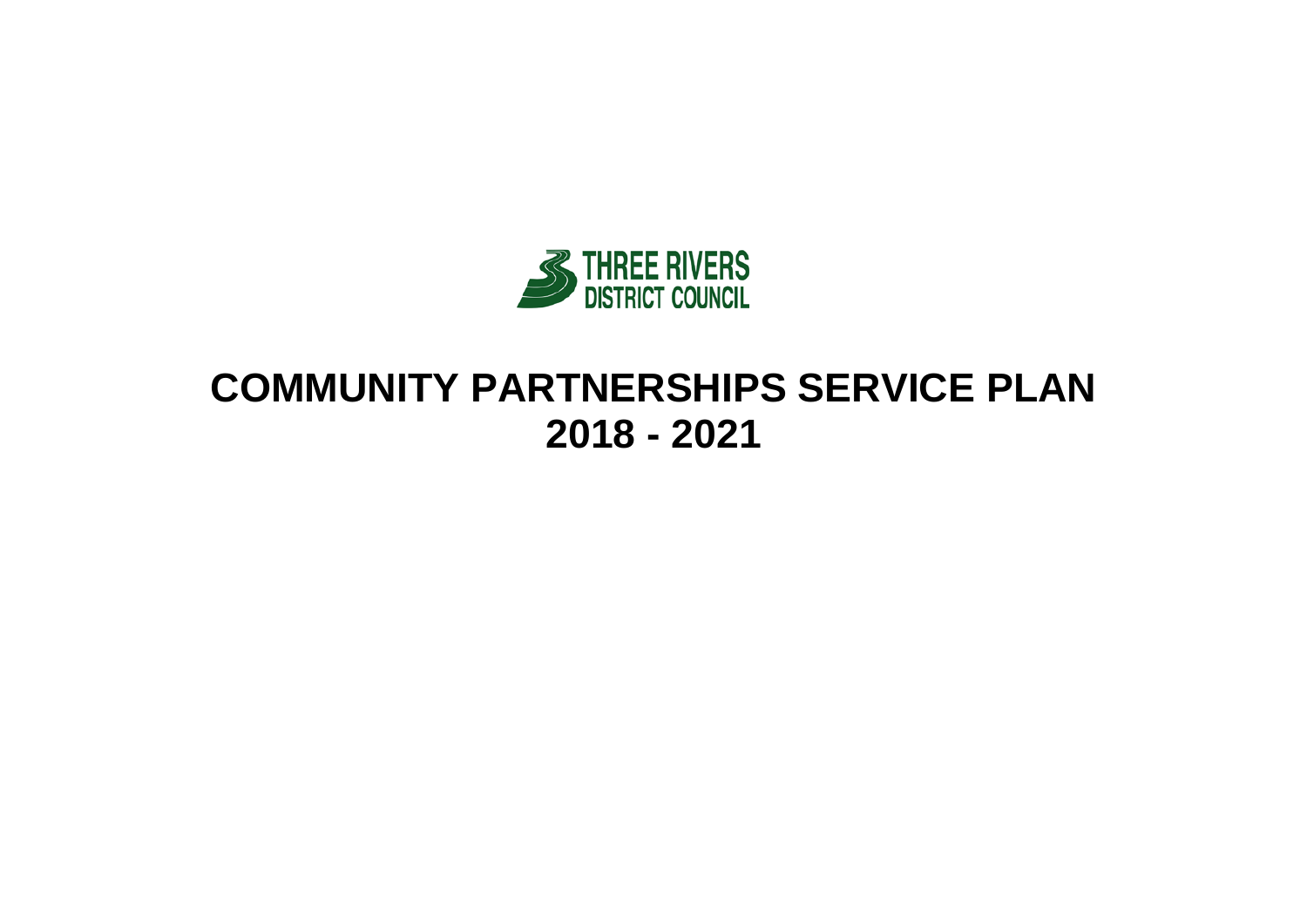### **CONTENTS**

| <b>Section</b>    |                                                              | Item | Page        |
|-------------------|--------------------------------------------------------------|------|-------------|
|                   | Introduction                                                 |      | 3           |
|                   | Inputs                                                       |      | 3           |
| 1.1               | <b>Budgets</b>                                               |      | 3           |
| 2                 | <b>Outputs and Outcomes</b>                                  |      | 4           |
| 2.1<br>2.2<br>2.3 | Performance management<br>Projects<br><b>Risk Management</b> |      | 6<br>8<br>9 |
|                   | <b>Version Control</b>                                       |      | 13          |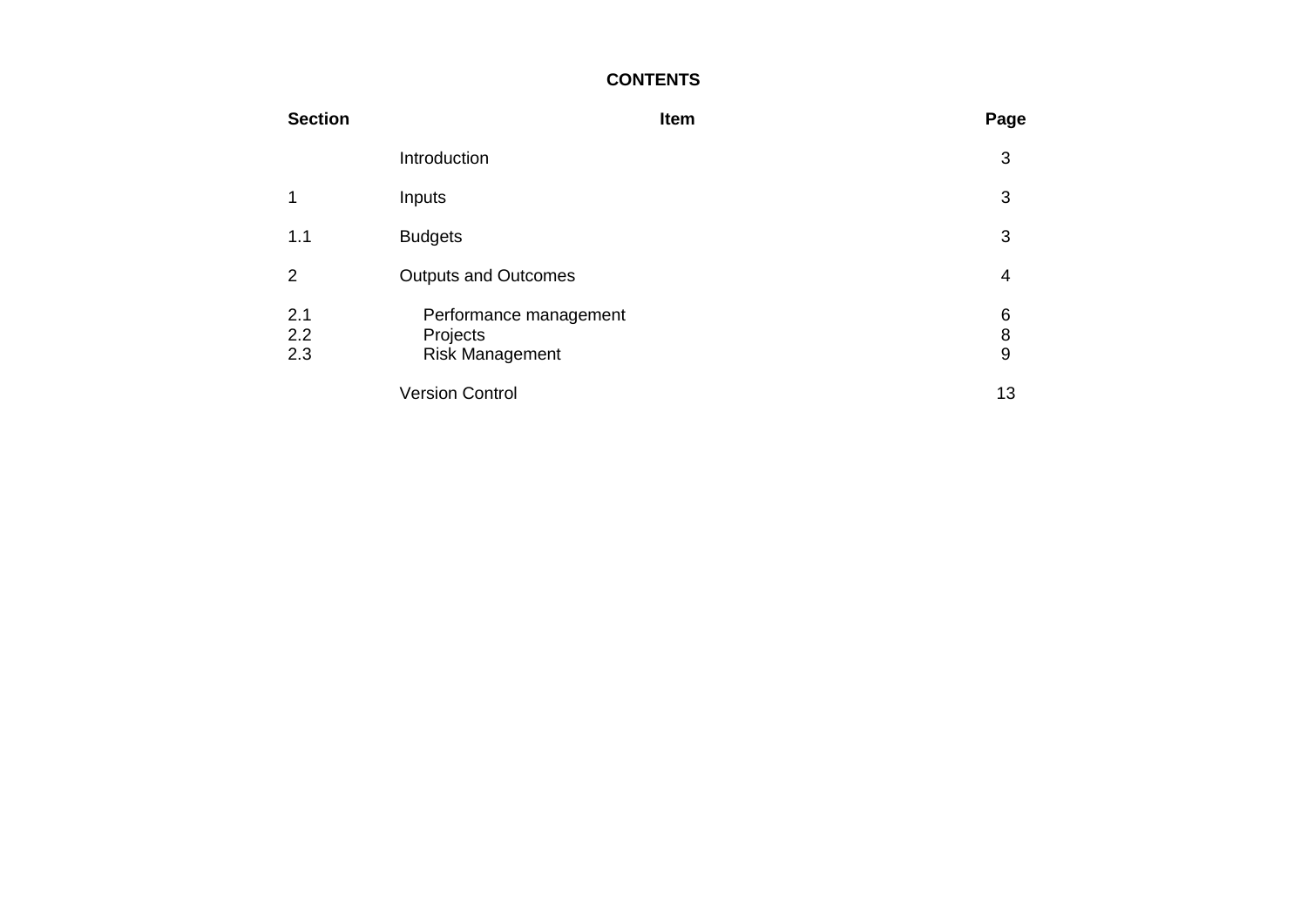#### **INTRODUCTION**

The progress of this service plan will be monitored in the following ways:

- Through regular discussion at departmental management team (DMT) and Section Heads meetings and logged in the version control section of this document
- Performance indicator monitoring by the Council's Management Board on a quarterly basis
- By Committee reports twice a year (at the end of quarters two and four)

Service Plans will be formally updated on an annual basis, taking into account internal and external influences arising from monitoring arrangements throughout the year.

#### **SECTION 1: INPUTS**

| 1.1 | <b>Budgets</b> |
|-----|----------------|
|     |                |

|                                                 | 2018/19 | 2019/20 | 2020/21 |
|-------------------------------------------------|---------|---------|---------|
|                                                 | Latest  | Latest  | Latest  |
|                                                 |         | -       |         |
| Net Cost of Service (Direct cost / Income Only) | 766,550 | 772,480 | 773,400 |

[Further financial analysis can be found by using this link](http://www.threerivers.gov.uk/egcl-page/budgets-2018-21)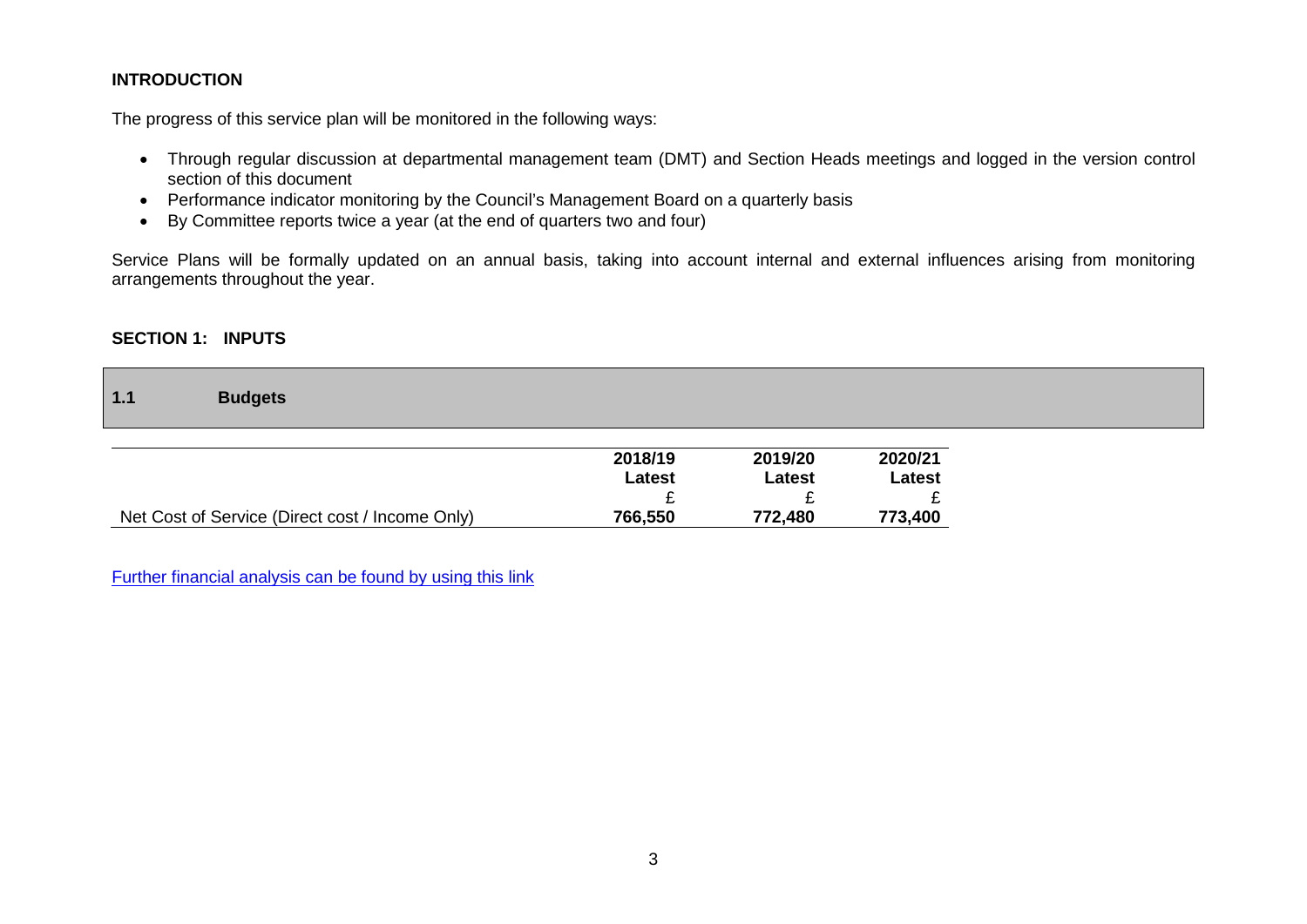## **SECTION 2: OUTPUTS AND OUTCOMES**

## **2.1 Performance management**

## **2.1.1 Contribution to the Councils' Strategic Aims and Objectives**

| <b>Strategic Plan</b><br><b>Priority theme</b> | Strategic Plan objective (inc. ref)                              | <b>Measure (including the reference)</b>                                                           | <b>Target</b>                             |
|------------------------------------------------|------------------------------------------------------------------|----------------------------------------------------------------------------------------------------|-------------------------------------------|
| 1. Better<br>Neighbourhoods                    | 1.1.1 Maintain high quality local<br>neighbourhoods and streets. | CP01 - Satisfaction with 'keeping public land clear<br>of litter and refuse'                       | 79.00%                                    |
|                                                |                                                                  | CP18- reduce the level of anti-social parking in<br>hotspot areas                                  | 75.00%                                    |
|                                                |                                                                  | CP17 – reduce fly tipping across the District                                                      | >1000 recorded<br>incidents in<br>2018/19 |
|                                                | 1.1.4 Minimise waste and optimise<br>recycling                   | CP03 - Satisfaction with refuse collection                                                         | 80.00%                                    |
|                                                |                                                                  | CP04 - Satisfaction with doorstep recycling                                                        | 82.00%                                    |
| 2. Healthier<br>Communities                    | 2.2.1 Improve access to benefits                                 | CAB1 - Clients that now receive full benefits they<br>are entitled to following CASB intervention. | 2500                                      |
|                                                | 2.3.1 Reduce anti-social behaviour and<br>crime.                 | CP14 - No. of ASB incidents (reported to the<br><b>Community Safety Partnership</b>                | <b>TBC</b>                                |
|                                                |                                                                  | CPNEW – Perception of ASB as a problem in the<br>local area                                        | 12%                                       |
|                                                | 2.3.2<br>Support vulnerable people                               | CP16 - No of families supported by Families First                                                  | 83                                        |
|                                                |                                                                  | CP21 – no of victims of Domestic abuse supported                                                   | 100                                       |
|                                                |                                                                  | CP29 – Number of clients onto a debt relief order                                                  | 33                                        |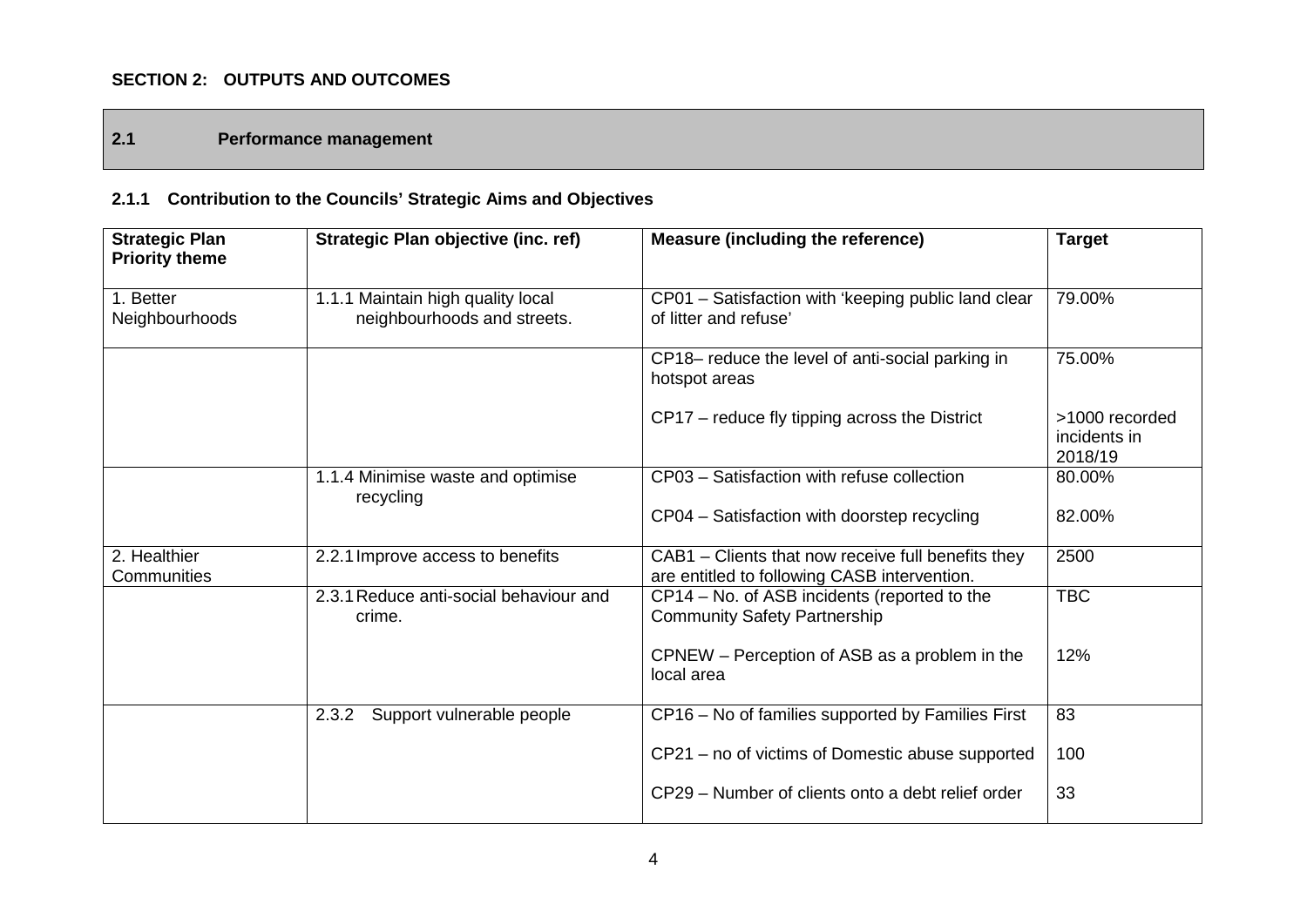|                                                                                                 | CP30 - Number of clients no longer at threat of<br>eviction that were at threat of eviction                                     | 400     |
|-------------------------------------------------------------------------------------------------|---------------------------------------------------------------------------------------------------------------------------------|---------|
|                                                                                                 | CP31 – Number of clients still at threat of eviction<br>that were at threat of eviction.                                        | 35      |
| Ensure the safety of people in the<br>2.4.1<br>district.                                        | CP07 – Perception to the extent to which public<br>services are working to make the area safer                                  | 74%     |
| Improve and facilitate access to<br>2.5.1<br>leisure and recreational activities for<br>adults  | CP02 – Satisfaction with parks and open spaces                                                                                  | 89%     |
| Contribute to partnership working<br>2.5.2<br>to reduce health inequalities                     | CP24 - number of adults achieving at least 30<br>minutes of physical activity per week.                                         | 85.6%   |
| 2.5.4 Work with the Community and<br>Voluntary sector to meet the needs of<br>local communities | CP26 - Funding to the Community and Voluntary<br>Sector, through leverage, officer advice, match<br>funding and external grants | £45,000 |
|                                                                                                 | CP27 – no of people supported by the CAB                                                                                        | 7500    |

## **Our values will be measured by:**

| Measures                                                                 | Target | Lead Service            |
|--------------------------------------------------------------------------|--------|-------------------------|
|                                                                          |        | All Services, monitored |
| CP05 - Satisfaction with Three Rivers District Council                   | 73%    | by Community            |
|                                                                          |        | Partnerships.           |
|                                                                          |        | Monitored by Corporate  |
| CO02 – Public perception of how well informed residents feel about Three | 67%    | <b>Services</b>         |
| <b>Rivers District Council</b>                                           |        | (Communications)        |
|                                                                          |        |                         |
| CP46 - The perception of value for money from Three Rivers District      | 56%    | Dept. for Corporate     |
| Council                                                                  |        | Resources and           |
|                                                                          |        | Governance              |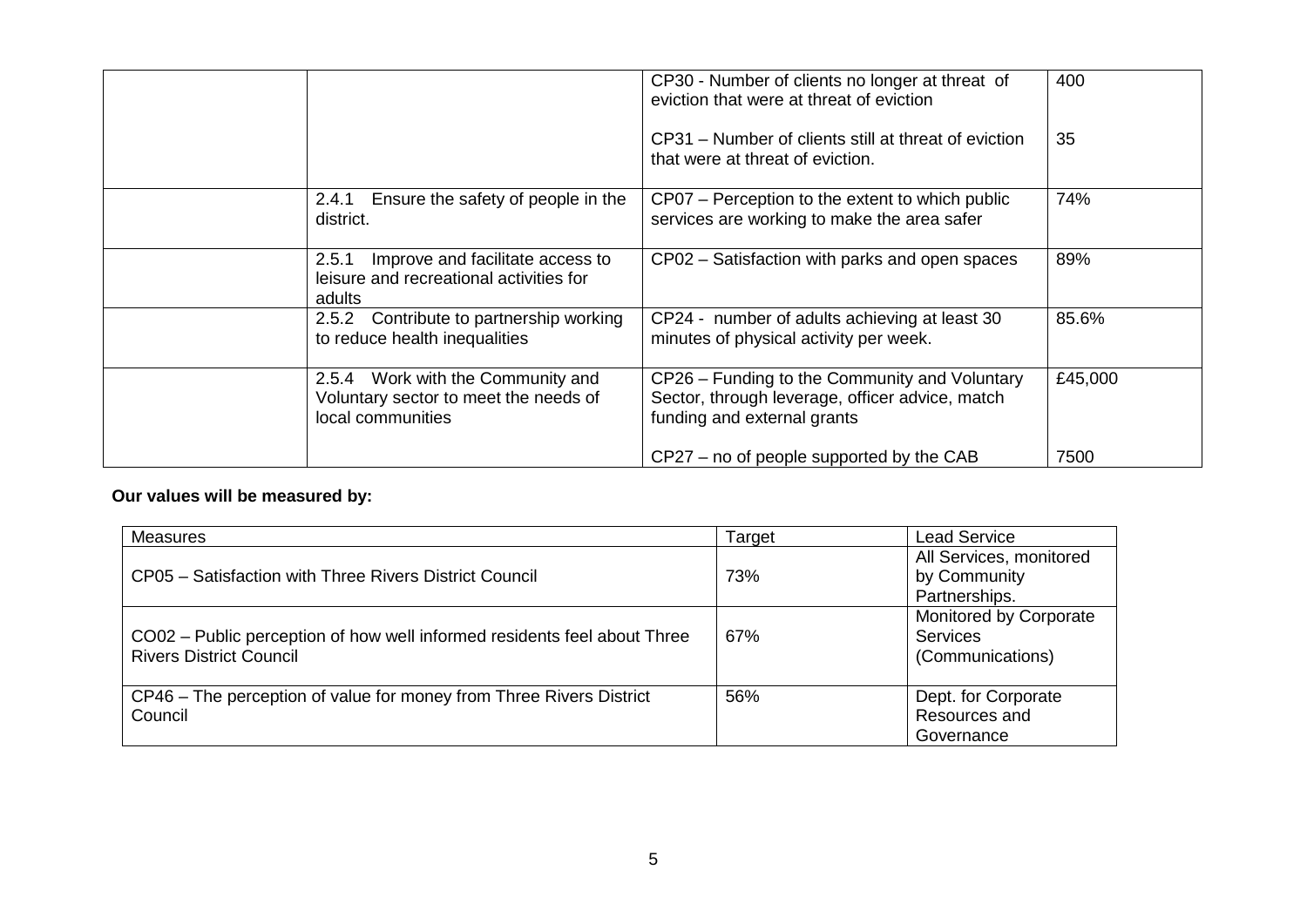#### **2.1.2 Performance indicators**

Performance indicators are used to aid the decision making process as well as assess the efficiency and effectiveness of service delivery. The data that we use must be accurate, reliable and timely. To meet these requirements we have adopted the Audit Commission's Standards for Better Data Quality. Further details of the Council's commitment to data quality can be found in the Strategic Plan.

| Ref              | <b>Description</b>                                                                                        | 2016/17                                  | 2017/18                             | 2018/19                      | 2019/20       | 2020/21       |
|------------------|-----------------------------------------------------------------------------------------------------------|------------------------------------------|-------------------------------------|------------------------------|---------------|---------------|
|                  |                                                                                                           | <b>Actual</b>                            | <b>Target</b><br>(Current year)     | <b>Target</b><br>(Next year) | <b>Target</b> | <b>Target</b> |
| CO <sub>02</sub> | Public perception of how well informed residents feel about Three<br><b>Rivers District Council</b>       | 66.00%                                   | 67.00%                              | 67.00%                       | 67.00%        | 68.00%        |
| CP01             | Satisfaction with keeping public land clear of litter and refuse                                          | 78.00%                                   | 79.00%                              | 78.00%                       | 78.00%        | 78.00%        |
| CP <sub>02</sub> | Satisfaction with quality/provision of parks and open spaces                                              | 92.00%                                   | 89.00%                              | 89.00%                       | 89.00%        | 89.00%        |
| CP <sub>03</sub> | Satisfaction with refuse collection                                                                       | 80.00%                                   | 80.00%                              | 76.00%                       | 76.00%        | 76.00%        |
| CP <sub>04</sub> | Satisfaction with doorstep recycling                                                                      | 85.00%                                   | 82.00%                              | 76.00%                       | 76.00%        | 76.00%        |
| CP <sub>05</sub> | Perception of satisfaction with Three Rivers District Council                                             | 73.00%                                   | 73.00%                              | 73.00%                       | 74.00%        | 74.00%        |
| CP07             | The percentage of people who agree that local public services are<br>working to make the area safer       | 76.00%                                   | 78.00%                              | 74.00%                       | 74.00%        | 74.00%        |
| <b>CP14</b>      | No. of ASB incidents (reported to the Community Safety Partnership)                                       | PI has changed<br>from previous<br>year. | Q1 60<br>Q2 140<br>Q3 200<br>Q4 240 | <b>TBC</b>                   | <b>TBC</b>    | <b>TBC</b>    |
| <b>CP16</b>      | No of new families supported by Families First                                                            | 90 cases                                 | 83                                  | 83                           | 83            | 83            |
| <b>CP22</b>      | Satisfaction with sports and leisure facilities                                                           | 92.00%                                   | 90.00%                              | 88.00%                       | 88.00%        | 90.00%        |
| <b>CP26</b>      | Funding to the Community and Voluntary Sector, through leverage,<br>match funding and grants              | £91,130                                  | £50,000                             | £45,000                      | £45,000       | £45,000       |
| <b>CP27</b>      | Number of clients supported by Citizens Advice Bureau                                                     | 7,321                                    | 7500                                | 7500                         | 7500          | 7500          |
| <b>CP28</b>      | Clients that now receive full benefits they are entitled to following<br>CAS in Three Rivers Intervention | New in 2017/18                           | 2,500                               | 2,500                        | 2,500         | 2,500         |
| CP <sub>29</sub> | Number of clients onto a Debt Relief Order                                                                | New in 2017/18                           | 33                                  | 33                           | 33            | 33            |
| CP30             | Number of clients no longer at threat of eviction that were at threat of<br>eviction                      | New in 2017/18                           | 300                                 | 400                          | 400           | 400           |
| <b>CP31</b>      | Number of clients still at threat of eviction that were at threat of<br>eviction                          | New in 2017/18                           | 35                                  | 35                           | 35            | 35            |
| CP39             | Customer satisfaction with Community Partnerships Unit                                                    | 90.25%                                   | 90.00%                              | 90.00%                       | 90.00%        | 90.00%        |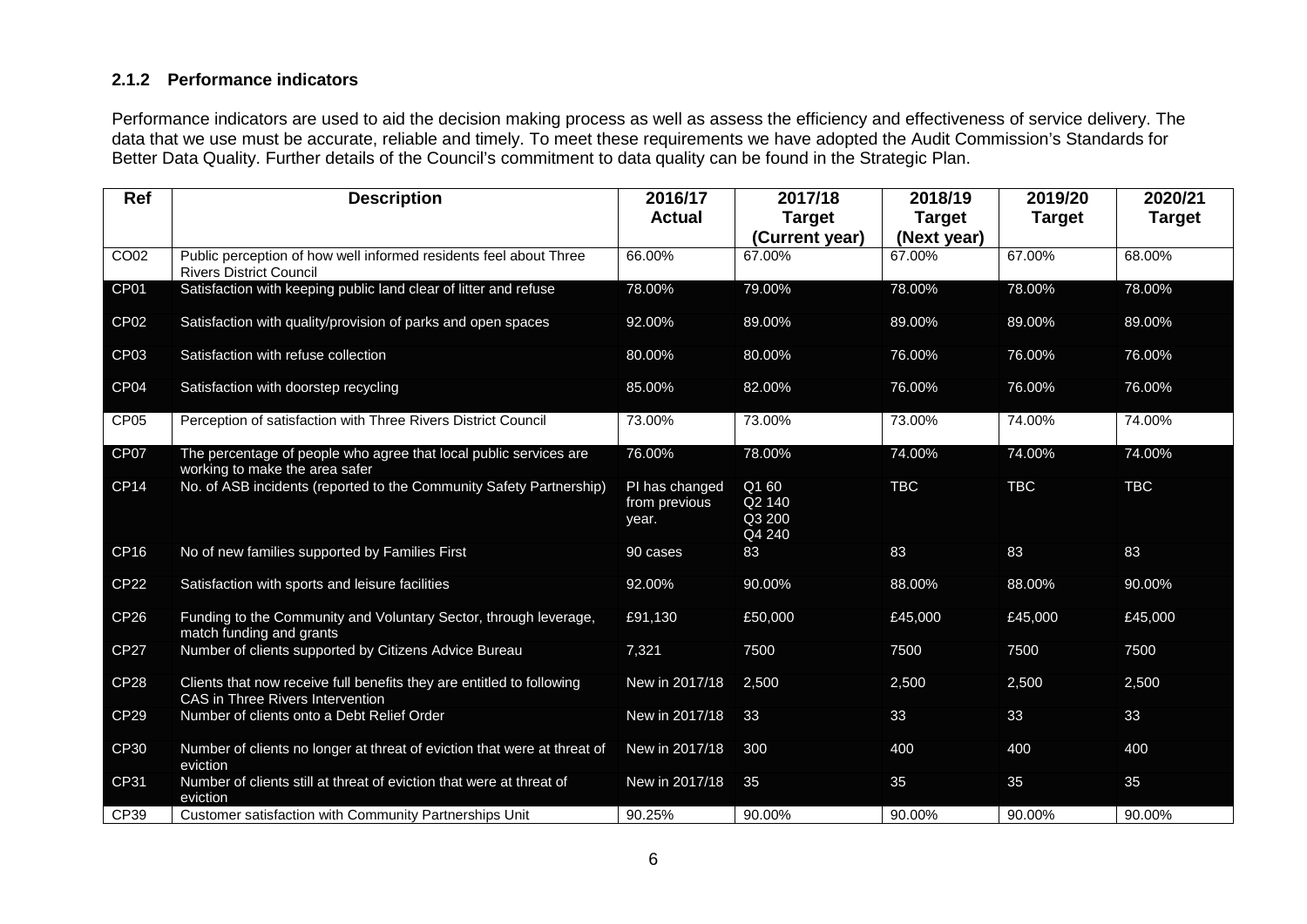| <b>CPNEW</b>     | Perception of ASB as a problem in the local area                                      | New in 2018-19 | New in 2018-19                               | 12.00% | 12.00% | 12.00%                              |
|------------------|---------------------------------------------------------------------------------------|----------------|----------------------------------------------|--------|--------|-------------------------------------|
| CP46             | The perception of value for money from Three Rivers Council                           | 52.00%         | 56.00%                                       | 56.00% | 56.00% | 56.00%                              |
| CP21             | Number of victims of domestic abuse supported by domestic abuse<br>caseworker service | New in 2017/18 | 100                                          | 100    | 100    | 100                                 |
| CP <sub>18</sub> | Reduce the level of anti-social parking in hotspot areas                              | New in 2018-19 | New in 18-19                                 | 75%    | 75%    | <b>TBC once Pilot</b><br>completed. |
| CP <sub>24</sub> | No. of adults achieving at least 30 minutes of physical activity per<br>week          | New in 2017/18 | 85.1%                                        | 85.6%  | 86.1%  | 86.1%                               |
| CP <sub>17</sub> | Reduce fly-tipping across the District                                                | 721            | 792                                          | 1000   | 950    | 900                                 |
| EP13             | Manage the behaviour of dogs in our parks and open spaces                             | New in 2017/18 | Less than $5%$<br>increase on $YID -$<br>172 | 172    | 167    | 167                                 |

The Head of Community Partnerships is responsible for the source data, data entry and checking the data. The purpose of collating this data is to ensure that our services improve.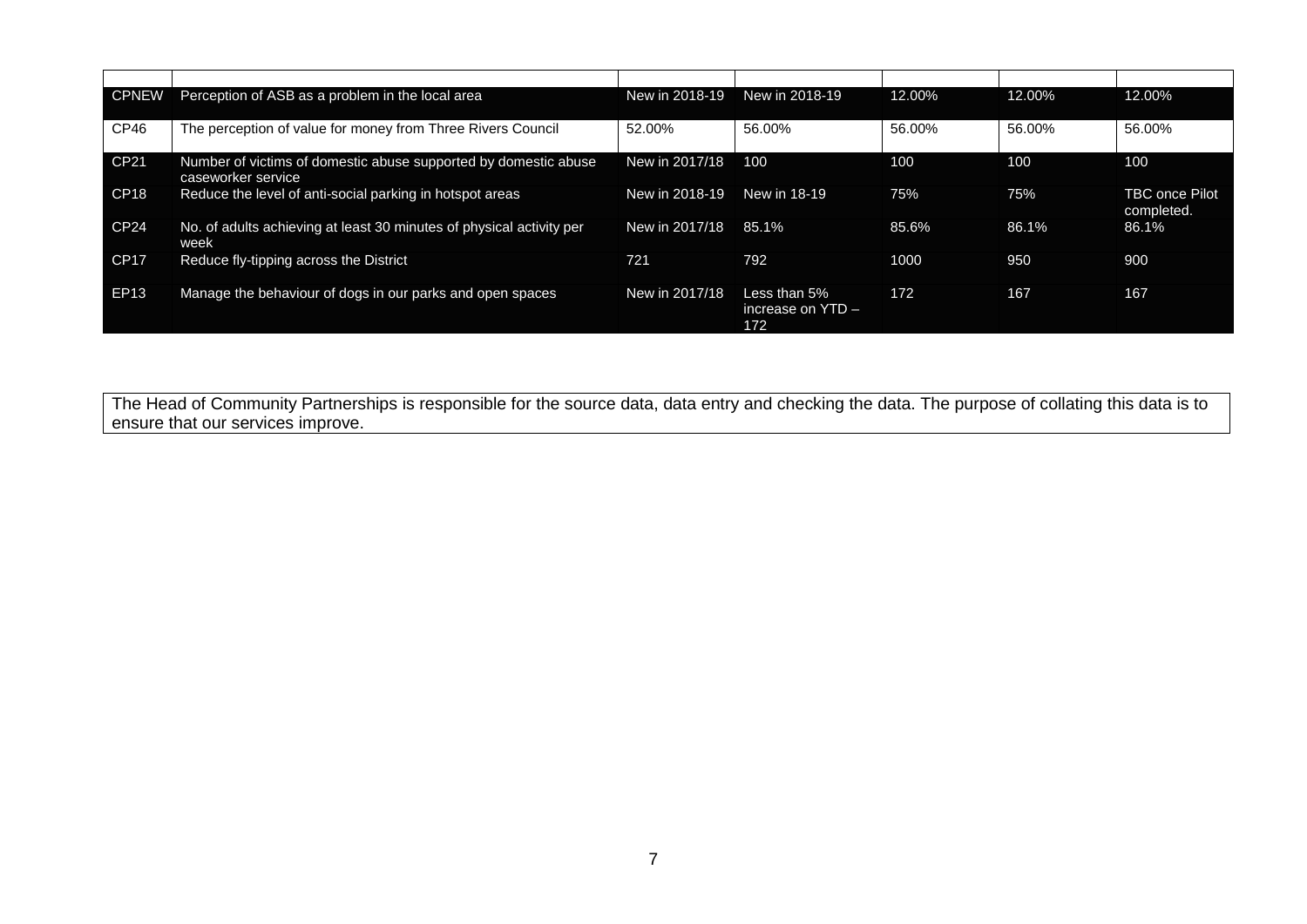## **2.2 Projects**

|                                                  | <b>Project details</b>                                                                                                 | <b>Project timescales</b>                                          |                                      |         |  |
|--------------------------------------------------|------------------------------------------------------------------------------------------------------------------------|--------------------------------------------------------------------|--------------------------------------|---------|--|
| <b>Project title</b>                             | <b>Proposed outcome</b>                                                                                                | 2018/19                                                            | 2019/20                              | 2020/21 |  |
| <b>Public Health District Offer</b>              | Delivery<br>projects<br>and<br>performance<br>of<br>monitoring data on the Public Health District<br>Offier Programme. | <b>Project Started</b><br>September 2014<br>and ends March<br>2019 |                                      |         |  |
| <b>Mental Health Outreach Worker</b>             | Extension of pilot project in Three Rivers to<br>support vulnerable adults                                             | Project ends<br>March 2019                                         |                                      |         |  |
| Domestic Abuse Caseworker                        | Delivery of revised service to support medium<br>to low risk victims of domestic abuse                                 |                                                                    | Project<br>ends<br><b>March 2020</b> |         |  |
| <b>Fly Tipping Project</b>                       | Delivery of Community Safety Partnership Fly<br>Tipping Action Plan and reduction in Fly<br>Tipping                    | Project ends<br><b>March 2019</b>                                  |                                      |         |  |
| <b>Street</b><br>Enforcement<br>Pilot<br>Project | reduce the level of anti-social<br>parking<br>To l<br>around the pilot zone.                                           | Pilot starts in<br>2018-19                                         | Project ends in<br>2019-20           |         |  |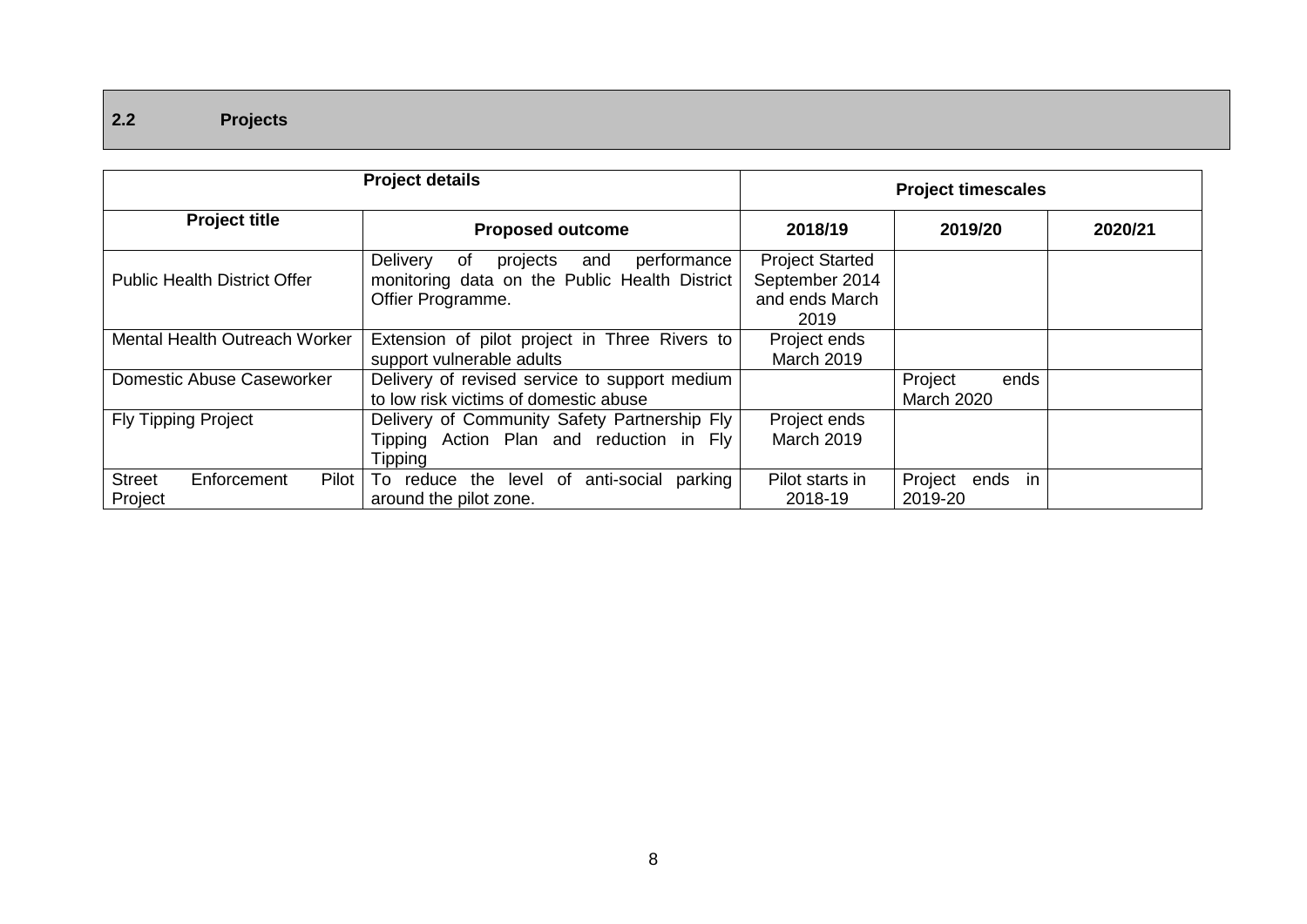## **2.3 Risk Management**

## **[Risk Management Strategy and guidance](http://intranet.threerivers.gov.uk/Default.aspx/Web/StaffMembersListPage)**

|                | NIJN NEVIJI EN                   |                           |                          |                |                                       |                            |           |  |  |
|----------------|----------------------------------|---------------------------|--------------------------|----------------|---------------------------------------|----------------------------|-----------|--|--|
|                | <b>Risk</b>                      | Impact                    | Impact                   | Likelihood     | <b>Reason for Assessment</b>          |                            |           |  |  |
| <b>Risk</b>    |                                  |                           | Classification           | Classification |                                       |                            |           |  |  |
| Ref            | <b>Brief Description - Title</b> | See Impact Table          | See Impact               | See Likelihood | Use this box to describe how          |                            |           |  |  |
|                | of Risk                          |                           | Table                    | Table          | the score has been derived            |                            |           |  |  |
|                | a) Common Risks                  |                           |                          |                |                                       |                            |           |  |  |
|                | Insufficient staff               | <b>Service Disruption</b> | Ш                        |                | Staff numbers have been               | <b>Requires Treatment</b>  | <b>No</b> |  |  |
|                |                                  | <b>Financial Loss</b>     | $\overline{\mathbf{I}}$  | E              | reduced over last two                 | Last Review Date           | 30/6/17   |  |  |
|                |                                  | Reputation                | $\mathbf{I}$             |                | years. New corporate                  | <b>Next Milestone Date</b> | 21/02/18  |  |  |
|                |                                  | Legal Implications        | $\blacksquare$           |                | projects cannot all be                | <b>Next Review Date</b>    | 31/03/18  |  |  |
|                |                                  | People                    | $\mathbf{I}$             |                | supported without<br>temporary staff. | Date Closed                |           |  |  |
| $\overline{2}$ | Total failure of ICT             | <b>Service Disruption</b> | Ш                        |                | <b>Critical systems SafetyNet</b>     | <b>Requires Treatment</b>  | Yes       |  |  |
|                | systems                          | <b>Financial Loss</b>     |                          |                | for ASB. Outlook and                  | <b>Last Review Date</b>    | 30/6/17   |  |  |
|                |                                  | Reputation                | $\mathbf{I}$             | E              | printers for all staff.               | <b>Next Milestone Date</b> | 21/02/18  |  |  |
|                |                                  | Legal Implications        |                          |                |                                       | <b>Next Review Date</b>    | 31/03/18  |  |  |
|                |                                  | People                    | Ш                        |                |                                       | Date Closed                |           |  |  |
| 3              | Loss of                          | <b>Service Disruption</b> | $\overline{\mathbb{H}}$  |                | Could impact on service to            | <b>Requires Treatment</b>  | Yes       |  |  |
|                | accommodation                    | <b>Financial Loss</b>     |                          | Е              | high risk families and                | <b>Last Review Date</b>    | 30/6/17   |  |  |
|                |                                  | Reputation                | $\mathbf{I}$             |                | vulnerable adults.                    | <b>Next Milestone Date</b> | 21/02/18  |  |  |
|                |                                  | Legal Implications        |                          |                |                                       | <b>Next Review Date</b>    | 31/03/18  |  |  |
|                |                                  | People                    | $\overline{\mathbb{H}}$  |                |                                       | Date Closed                |           |  |  |
| 4              | Fraudulent activity              | <b>Service Disruption</b> | Ш                        |                | No income managed.                    | <b>Requires Treatment</b>  | Yes       |  |  |
|                |                                  | <b>Financial Loss</b>     | Ш                        | E              | Grants managed and some               | <b>Last Review Date</b>    | 30/6/17   |  |  |
|                |                                  | Reputation                | $\overline{N}$           |                | petty cash for family                 | <b>Next Milestone Date</b> | 21/02/18  |  |  |
|                |                                  | Legal Implications        | $\overline{N}$           |                | casework.                             | <b>Next Review Date</b>    | 31/03/18  |  |  |
|                |                                  | People                    | $\blacksquare$           |                |                                       | Date Closed                |           |  |  |
| 5              | Loss of partner or               | <b>Service Disruption</b> | $\overline{N}$           |                | Partnerships are under                | <b>Requires Treatment</b>  | Yes       |  |  |
|                | agreed partnership               | <b>Financial Loss</b>     | $\mathbf{I}$             | E              | financial pressure                    | <b>Last Review Date</b>    | 30/6/17   |  |  |
|                | funding (revenue or              | Reputation                | Ш                        |                |                                       | <b>Next Milestone Date</b> | 21/02/18  |  |  |
|                | capital)                         | Legal Implications        | $\overline{\phantom{a}}$ |                |                                       | <b>Next Review Date</b>    | 31/03/18  |  |  |
|                |                                  | People                    |                          |                |                                       | Date Closed                |           |  |  |

#### **RISK REGISTER**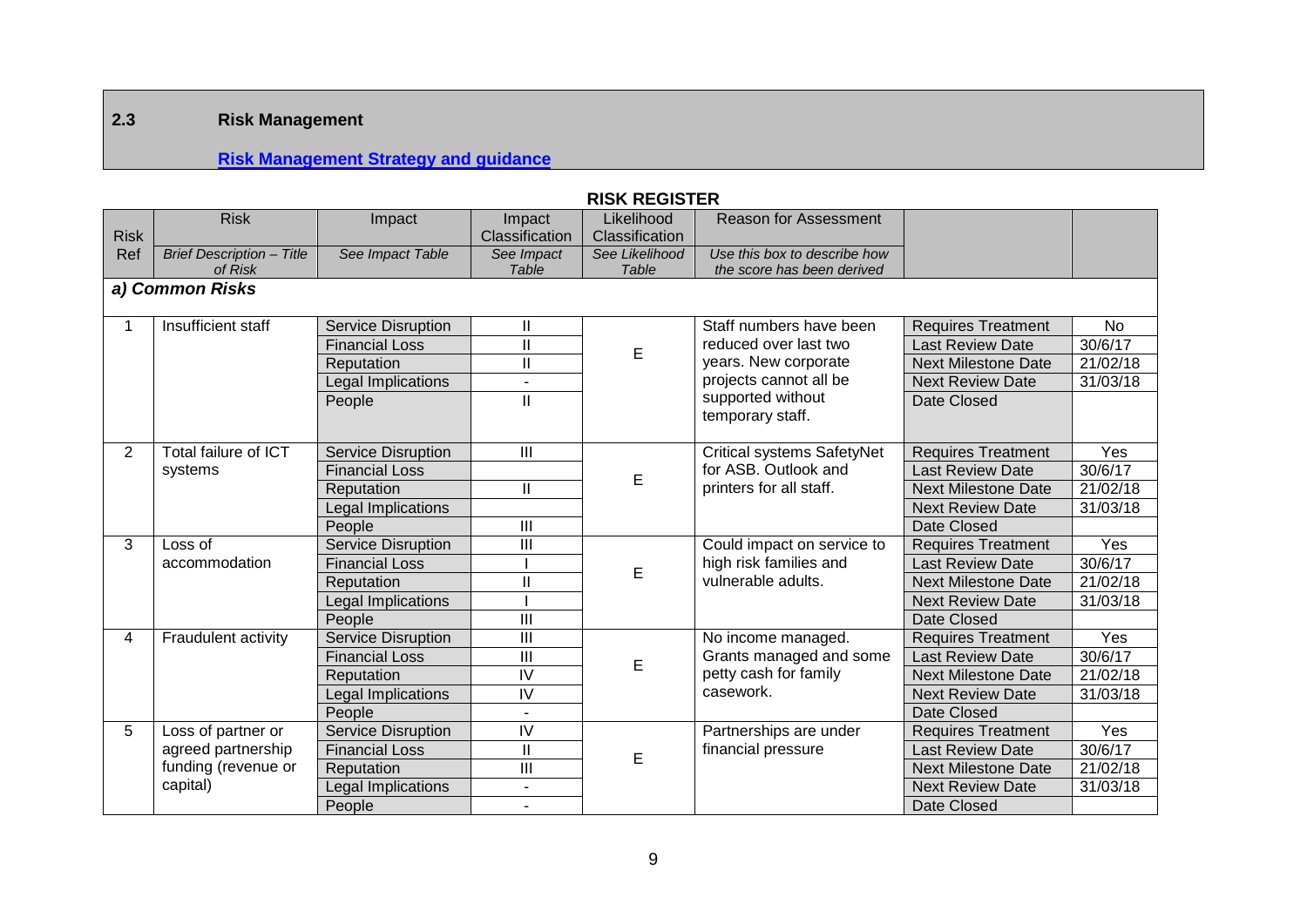|             | <b>Risk</b>                      | Impact                    | Impact         | Likelihood     | <b>Reason for Assessment</b> |                            |           |  |  |  |
|-------------|----------------------------------|---------------------------|----------------|----------------|------------------------------|----------------------------|-----------|--|--|--|
| <b>Risk</b> |                                  |                           | Classification | Classification |                              |                            |           |  |  |  |
| Ref         | <b>Brief Description - Title</b> | See Impact Table          | See Impact     | See Likelihood | Use this box to describe how |                            |           |  |  |  |
|             | of Risk                          |                           | Table          | Table          | the score has been derived   |                            |           |  |  |  |
|             | b) Community Partnerships Risks  |                           |                |                |                              |                            |           |  |  |  |
|             |                                  |                           |                |                |                              |                            |           |  |  |  |
| 6           | <b>Community Safety</b>          | <b>Service Disruption</b> | Ш              |                | Strategy continues to meet   | <b>Requires Treatment</b>  | <b>No</b> |  |  |  |
|             | actions fail to meet             | <b>Financial Loss</b>     |                |                | majority of targets.         | <b>Last Review Date</b>    | 30/6/17   |  |  |  |
|             | targets                          | Reputation                | Ш              |                | Individual targets not met   | <b>Next Milestone Date</b> | 31/03/18  |  |  |  |
|             |                                  | Legal Implications        |                |                | are being addressed by       | <b>Next Review Date</b>    | 30/04/18  |  |  |  |
|             | Strategic Risk No. 5             | People                    |                |                | local action plans. Reduced  | Date Closed                |           |  |  |  |
|             |                                  |                           |                |                | funding increases likelihood |                            |           |  |  |  |
|             | Failure to achieve               | <b>Service Disruption</b> |                |                | No further funding secured   | <b>Requires Treatment</b>  | Yes       |  |  |  |
|             | the priorities of the            | <b>Financial Loss</b>     |                | D              | yet for Local Strategic      | <b>Last Review Date</b>    | 30/6/17   |  |  |  |
|             | <b>Community Strategy</b>        | Reputation                | Ш              |                | Partnership                  | <b>Next Milestone Date</b> | 14/03/18  |  |  |  |
|             | through the LSP                  | Legal Implications        |                |                |                              | <b>Next Review Date</b>    | 31/05/18  |  |  |  |
|             |                                  | People                    |                |                |                              | Date Closed                |           |  |  |  |
|             | Strategic Risk No 6              |                           |                |                |                              |                            |           |  |  |  |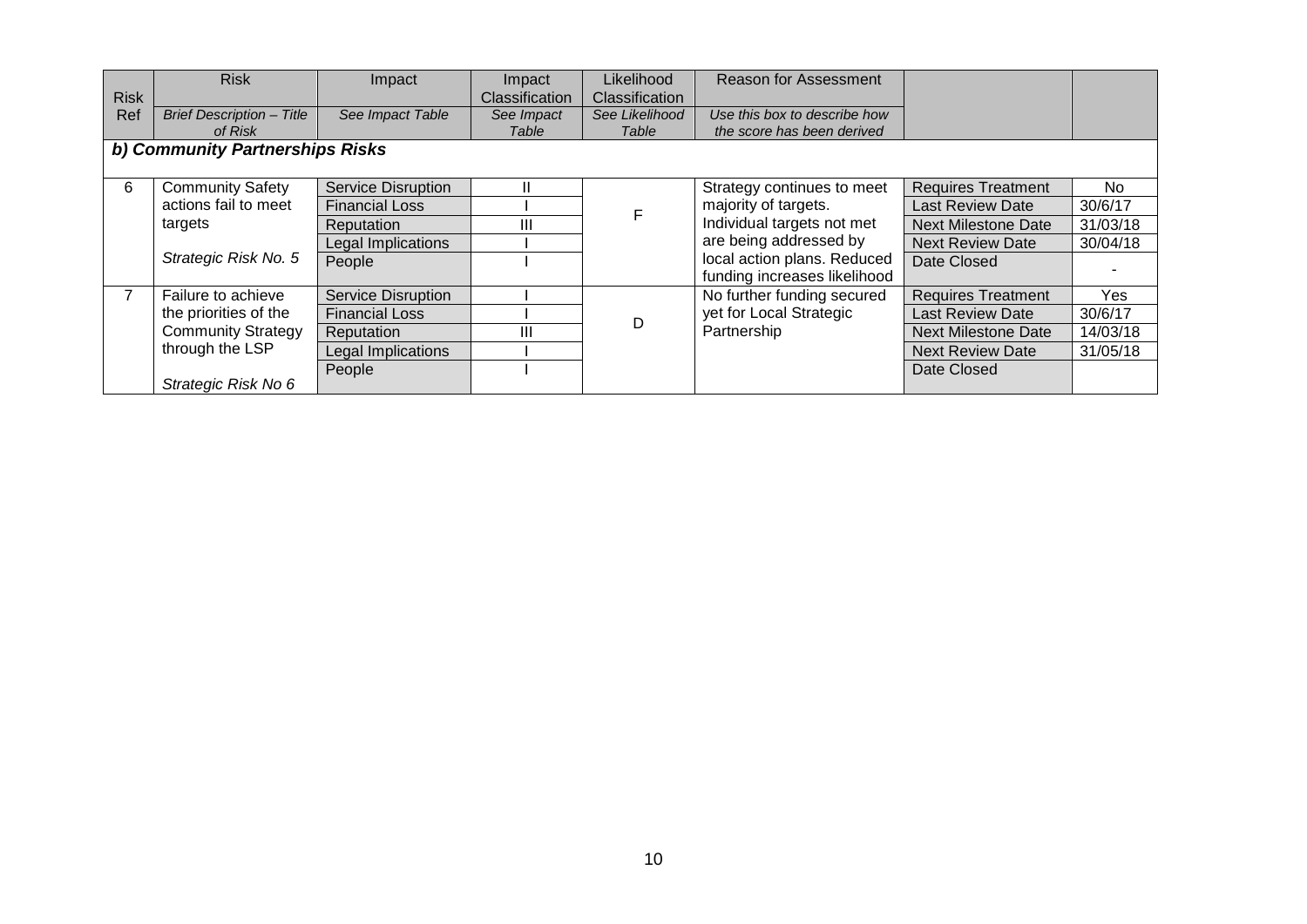| 8  | Community             | <b>Service Disruption</b> |                           |   |                                                                     | <b>Requires Treatment</b>  | <b>No</b> |
|----|-----------------------|---------------------------|---------------------------|---|---------------------------------------------------------------------|----------------------------|-----------|
|    | consultation work     | <b>Financial Loss</b>     |                           |   | <b>Consultation being</b>                                           | Last Review Date           | 30/6/17   |
|    | fails to improve      | Reputation                | $\overline{\mathsf{I}}$   | E | delivered on all key areas                                          | <b>Next Milestone Date</b> | 21/02/18  |
|    | contact with hard to  | Legal Implications        |                           |   | with additional funding from                                        | <b>Next Review Date</b>    | 31/03/18  |
|    | reach groups          | People                    |                           |   | service departments.                                                | <b>Date Closed</b>         |           |
|    | resulting in lack of  |                           |                           |   |                                                                     |                            |           |
|    | clear evidence base   |                           |                           |   |                                                                     |                            |           |
|    | for strategic plan.   |                           |                           |   |                                                                     |                            |           |
| 9  | The Council fails to  | <b>Service Disruption</b> |                           |   | Statutory duties are being                                          | <b>Requires Treatment</b>  | No        |
|    | maintain its legal    | <b>Financial Loss</b>     |                           | F | met from current resources.                                         | <b>Last Review Date</b>    | 30/6/17   |
|    | duties for equality   | Reputation                | $\overline{\mathsf{III}}$ |   |                                                                     | <b>Next Milestone Date</b> | 21/02/18  |
|    | and risks legal       | Legal Implications        |                           |   |                                                                     | <b>Next Review Date</b>    | 31/03/18  |
|    | challenge             | People                    |                           |   |                                                                     | Date Closed                |           |
| 10 | Targets in the        | <b>Service Disruption</b> |                           |   | Data continues to be                                                | <b>Requires Treatment</b>  | No        |
|    | Strategic Plan are    | <b>Financial Loss</b>     |                           | F | captured and reported to                                            | <b>Last Review Date</b>    | 30/6/17   |
|    | not performance       | Reputation                | $\mathbf{III}$            |   | Management Board and<br>Members.                                    | <b>Next Milestone Date</b> | 21/02/18  |
|    | managed and fail to   | Legal Implications        |                           |   |                                                                     | <b>Next Review Date</b>    | 31/03/18  |
|    | be achieved.          | People                    |                           |   |                                                                     | Date Closed                |           |
| 11 | Failure to engage the | <b>Service Disruption</b> |                           |   | Evidence held on                                                    | <b>Requires Treatment</b>  | Yes       |
|    | community in the      | <b>Financial Loss</b>     |                           | E | successful consultations<br>and high customer<br>satisfaction data. | <b>Last Review Date</b>    | 30/6/17   |
|    | Strategic Plan        | Reputation                | $\overline{\mathbb{H}}$   |   |                                                                     | <b>Next Milestone Date</b> | 21/02/18  |
|    |                       | Legal Implications        |                           |   |                                                                     | <b>Next Review Date</b>    | 31/03/18  |
|    | Strategic Risk No. 4  | People                    |                           |   |                                                                     | Date Closed                |           |
| 12 | Failure to secure     | <b>Service Disruption</b> | Ш                         |   | Additional public perception<br>surveys introduced.                 | <b>Requires Treatment</b>  | No        |
|    | improvements to       | <b>Financial Loss</b>     |                           | F |                                                                     | <b>Last Review Date</b>    | 30/6/17   |
|    | services              | Reputation                | $\overline{\mathbb{H}}$   |   |                                                                     | <b>Next Milestone Date</b> | 21/02/18  |
|    |                       | Legal Implications        |                           |   |                                                                     | <b>Next Review Date</b>    | 31/03/18  |
|    | Strategic Risk No. 1  | People                    |                           |   |                                                                     | <b>Date Closed</b>         |           |
| 13 | Grants budget         | <b>Service Disruption</b> |                           |   | Budget yet to be                                                    | <b>Requires Treatment</b>  | No        |
|    | oversubscribed        | <b>Financial Loss</b>     |                           |   | oversubscribed                                                      | <b>Last Review Date</b>    | 30/6/17   |
|    | leading to poor       | Reputation                | $\overline{\mathsf{I}}$   | E |                                                                     | <b>Next Milestone Date</b> | 21/02/18  |
|    | publicity             | Legal Implications        | $\blacksquare$            |   |                                                                     | <b>Next Review Date</b>    | 31/03/18  |
|    |                       | People                    |                           |   |                                                                     | Date Closed                |           |
|    |                       |                           |                           |   |                                                                     |                            |           |
|    |                       |                           |                           |   |                                                                     |                            |           |
| 14 | The Council fails to  | <b>Service Disruption</b> | $\blacksquare$            |   | Self-assessments and                                                | <b>Requires Treatment</b>  | Yes       |
|    | maintain compliance   | <b>Financial Loss</b>     |                           |   | audits have shown the<br>District to comply well to                 | <b>Last Review Date</b>    | 30/6/17   |
|    | with safeguarding     | Reputation                | $\overline{\mathbb{H}}$   | E |                                                                     | <b>Next Milestone Date</b> | 21/02/18  |
|    | children and adults   | Legal Implications        | $\mathbf{r}$              |   | date.                                                               | <b>Next Review Date</b>    | 31/03/18  |
|    |                       |                           |                           |   |                                                                     |                            |           |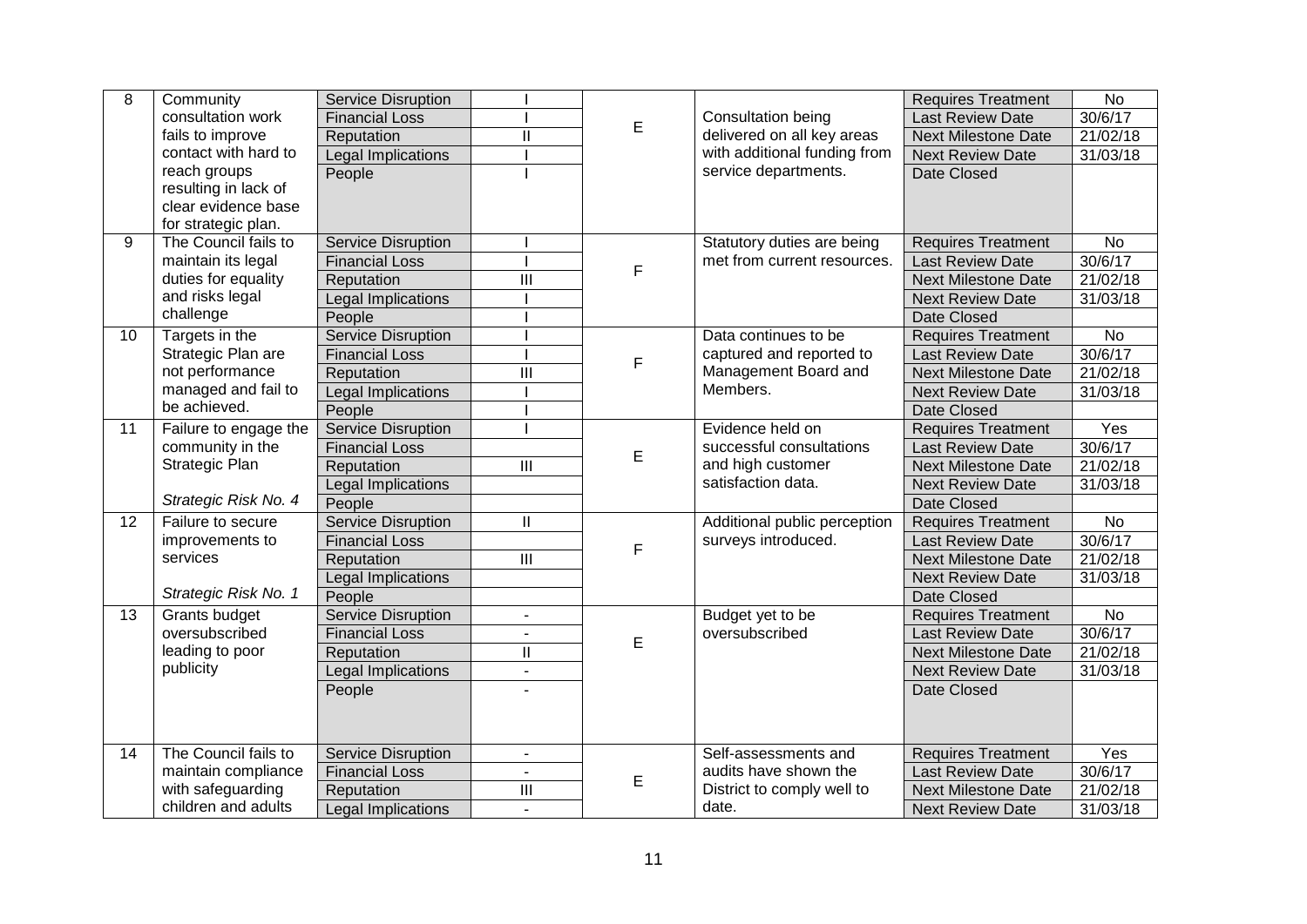| at risk requirements. $\sqrt{ }$ | $\mathsf{I}$ People | ш |  | Date Closed |  |
|----------------------------------|---------------------|---|--|-------------|--|
|                                  |                     |   |  |             |  |
|                                  |                     |   |  |             |  |
|                                  |                     |   |  |             |  |

|          |                | Impact |          |              |     |  |                     |                   |
|----------|----------------|--------|----------|--------------|-----|--|---------------------|-------------------|
|          |                |        |          | Ш            | IV  |  |                     | $F = \leq 2\%$    |
| Likeliho | Е              |        |          | 6, 9, 10, 12 |     |  | $I = Negligible$    | $E = 3\% - 24\%$  |
|          | E              |        | 1, 8, 13 | 2, 3, 11, 14 | 4.5 |  | $II = Marginal$     | $D = 25\% - 49\%$ |
| g<br>o   | D              |        |          |              |     |  | $III =$ Significant | $C = 50\% - 74\%$ |
|          | $\sim$<br>◡    |        |          |              |     |  | $IV = Critical$     | $B = 75\% - 97\%$ |
|          | B              |        |          |              |     |  | $V =$ Catastrophic  | $A = \geq 98\%$   |
|          | $\overline{A}$ |        |          |              |     |  | Impact              | Likelihood        |